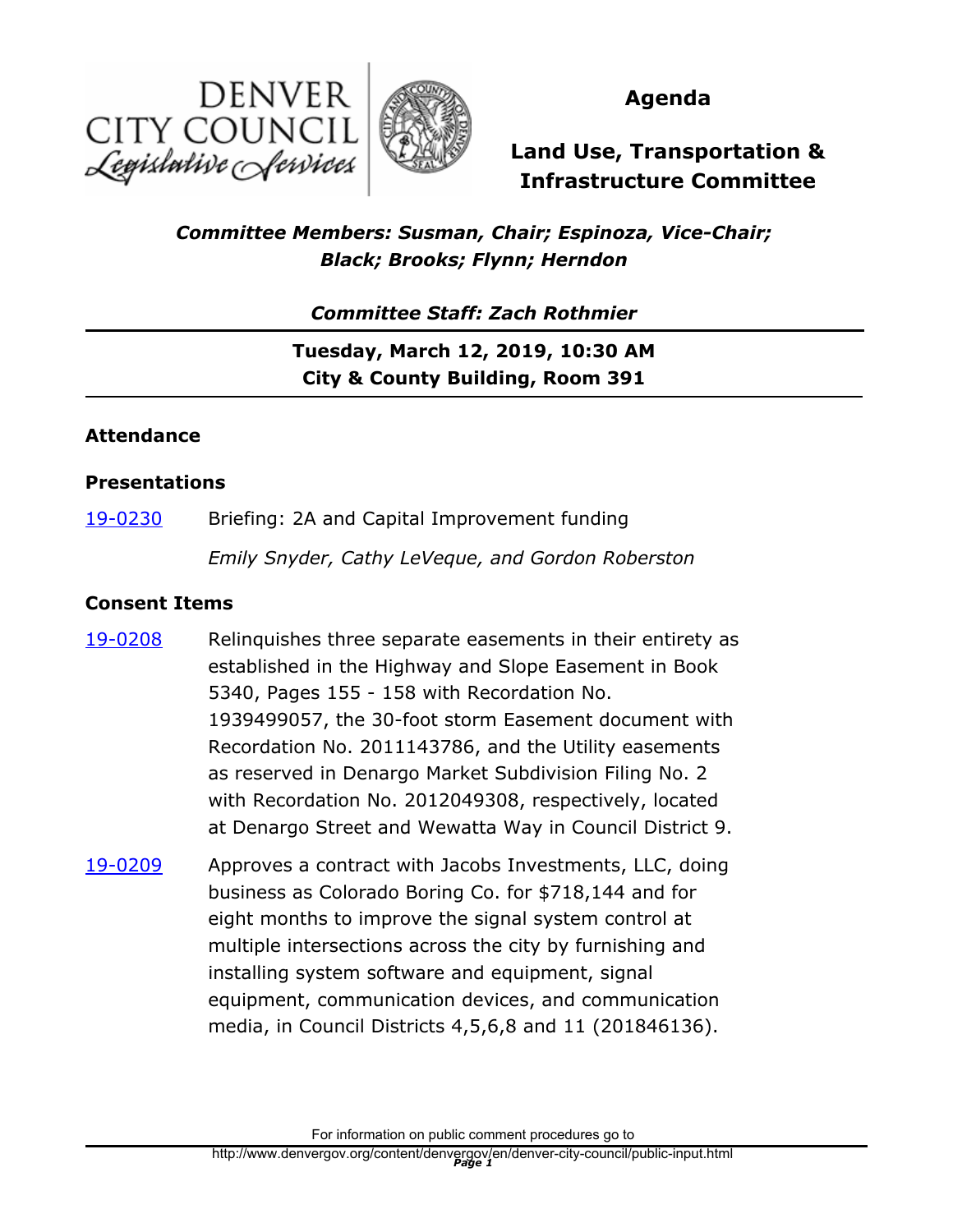# **Agenda Land Use, Transportation & Infrastructure Committee Tuesday, March 12, 2019**

- Approves a contract with Iron Woman Construction & Environmental Services LLC for \$2,602,142.15 and for seven months to retrofit the existing detention basin to include water quality and improve recreational aspects in Asbury & Tejon Park, located near the intersection of West Asbury Avenue and South Tejon Street in Council District 7 (201845550). [19-0210](http://denver.legistar.com/gateway.aspx?m=l&id=/matter.aspx?key=14751)
- Approves the annual Public Works infrastructure program by waiving the requirement that contracts above \$500,000 be individually approved by City Council. [19-0211](http://denver.legistar.com/gateway.aspx?m=l&id=/matter.aspx?key=14752)
- Amends an intergovernmental agreement with Urban Drainage and Flood Control District (UDFCD) by adding \$1,650,000 in UDFCD funds for a new total agreement amount of \$18,922,032 for drainage and flood control improvements along Sanderson Gulch, from Lipan Street to the South Platte River, in Council District 7. No additional city funds being added and no change to agreement duration (201523631). [19-0212](http://denver.legistar.com/gateway.aspx?m=l&id=/matter.aspx?key=14753)
- Approves a contract with Keene Concrete Inc. for \$2,468,950 and for six months to remove and replace damaged curb and gutter and non-compliant curb ramps on stretches of arterial collector streets, citywide (201845779). [19-0213](http://denver.legistar.com/gateway.aspx?m=l&id=/matter.aspx?key=14754)
- Dedicates a parcel of land as public right of way as East Evans Avenue, located near the intersection of East Evans Avenue and South Race Street in Council District 6. [19-0214](http://denver.legistar.com/gateway.aspx?m=l&id=/matter.aspx?key=14755)
- Dedicates a parcel of land as public right of way as public alley, located in the alley bounded by East Mississippi Avenue, South Logan Street, East Arizona Avenue and South Grant Street in Council District 7. [19-0215](http://denver.legistar.com/gateway.aspx?m=l&id=/matter.aspx?key=14756)

For information on public comment procedures go to